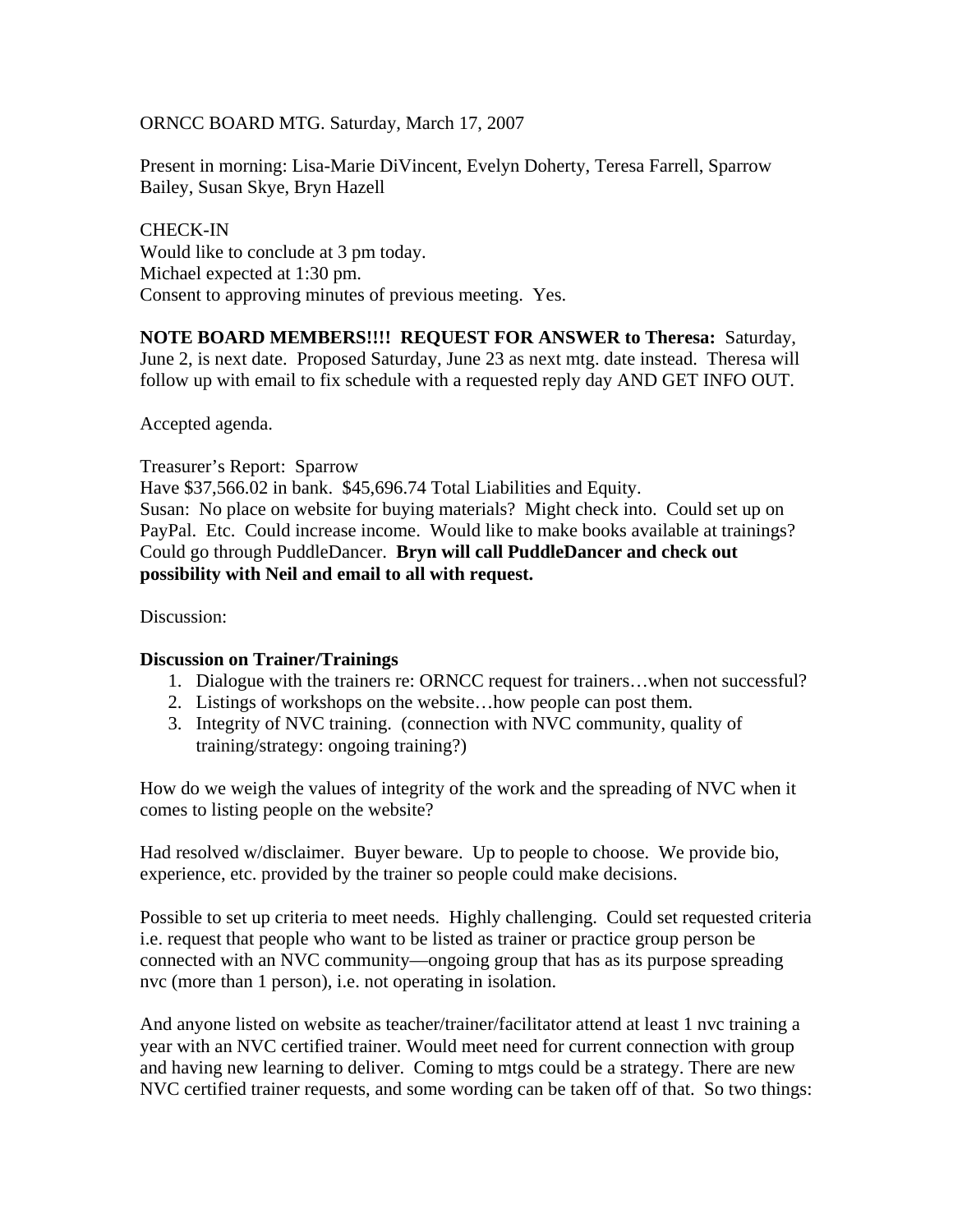part of a community and ongoing training. Acknowledge mutuality of learning/training – sharing work with others sharing the work.

Would like to encourage these requests and not require. Worst case scenario -- what harm is done?

Could have 2 different parts of the website and these people have and these people haven't – just observational informational.

Some hope with this conversation that we can come up with a strategy to more fully meet our needs!

LUNCH

Mtg. continues

Michael and Megan arrived at 2 pm

Card to LaShelle – congrats!!!

Nonviolence as a Way of Life Conference:

Create project called Coalition for Nonviolent Living to organize the conference on Nonviolence as a Way of Life.

Sparrow is serving as bookkeeper.

Sparrow and Michael reviewed agreements for discussion requests to board:

As of March 17, 2007, the Board of ORNCC and Conference Planning Committee members agree to a 50/50 split of any 2008 conference net profit. Any changes in revenue sharing require a future agreement to be established by a committee of representatives from ORNCC and CNL. CNL will procure adequate insurance for the event. If ORNCC or the steering committee of CNL wishes to terminate the project representatives from the board of ORNCC and the steering committee of CNL will meet in person for at least 2 hours to devise a strategy that will meet everyone's needs. Any strategy must include consideration of the financial sharing agreement (circumstances under which this might occur can be discussed at the board meeting) and umbrella-role of ORNCC.

Request board agreement to above and the following:

Susan: would like to see in-place follow-up within 21 days w/trainings, reg. forms, etc. Perhaps an NVC follow-up committee?

Action agenda of what people can do to follow-up is in the works.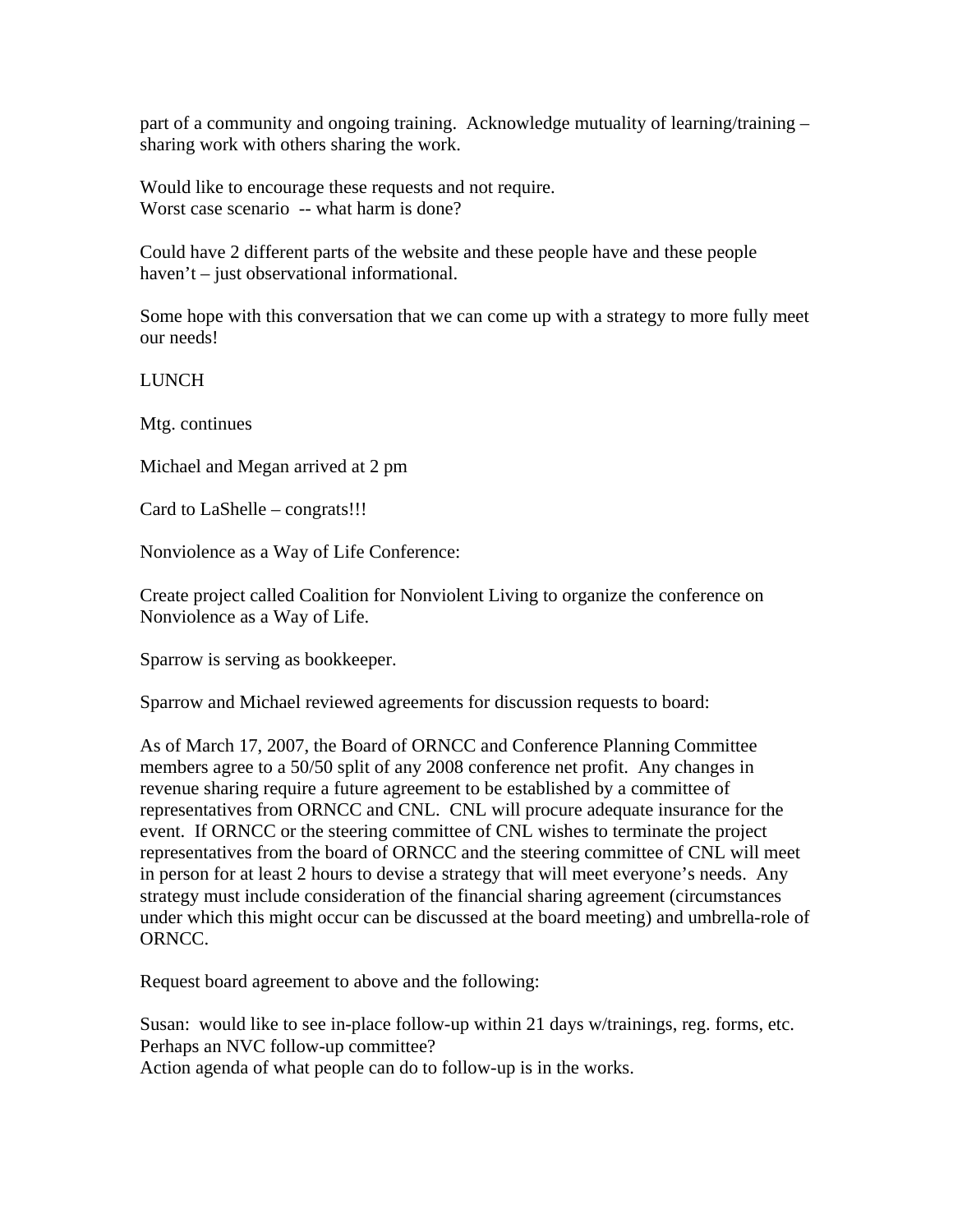Suggestion for follow up – ORNCC board budget and committee designated for followup and training for conference attendees.

Request: Michael please send Bryn the adjusted language to agreement. See attachment.

Calendar of trainings for the year. Is board interested in creating system for training for statewide effort? Susan is willing to put together her ideas and sent them out and welcomes ideas from others to incorporate.

Celebrating Susan's training starting this week!

Susan departed.

Bryn suggested John Paul Lederach be considered as speaker for Living Nonviolence Conference.

Bryn talked briefly about the idea of Peace Centers in different communities.

Bryn will mail Michael the latest contact list and he will update and email to Ellie and Amber.

DRAFT RECOMMENDATION: Election process w/Holley's addition. AND ADD CURRENT board or governing council members may nominate or self nominate board or gov. council members. MICHAEL WILL MAKE CHANGES AND ADD TO POLICY BOOK.

## MTG. REFLECTION:

Suggestions about today's mtg. – needs met and unmet.

Teresa suggested that next time someone else be timekeeper.

Liked flexibility.

Liked preparation that Michael did on election and conference.

Unmet needs for order – some repetition and off-point (more words than wanted to hear)

– Request for Giraffe interrupting/intervening. Experiment! Balance between spontaneity and order.

Clear instructions – what is it we want out of a particular discussion? Want balance, efficiency and support.

Want board attendance.

Like sociocracy format – spontaneity, efficiency.

Would like more co-leadership and co-facilitating…separate timer.

Let good discussion roll and get things done and intervene when we need to. Warmth and friendship. Like mix of task mastering and fluid brainstorming.

Future agenda items: